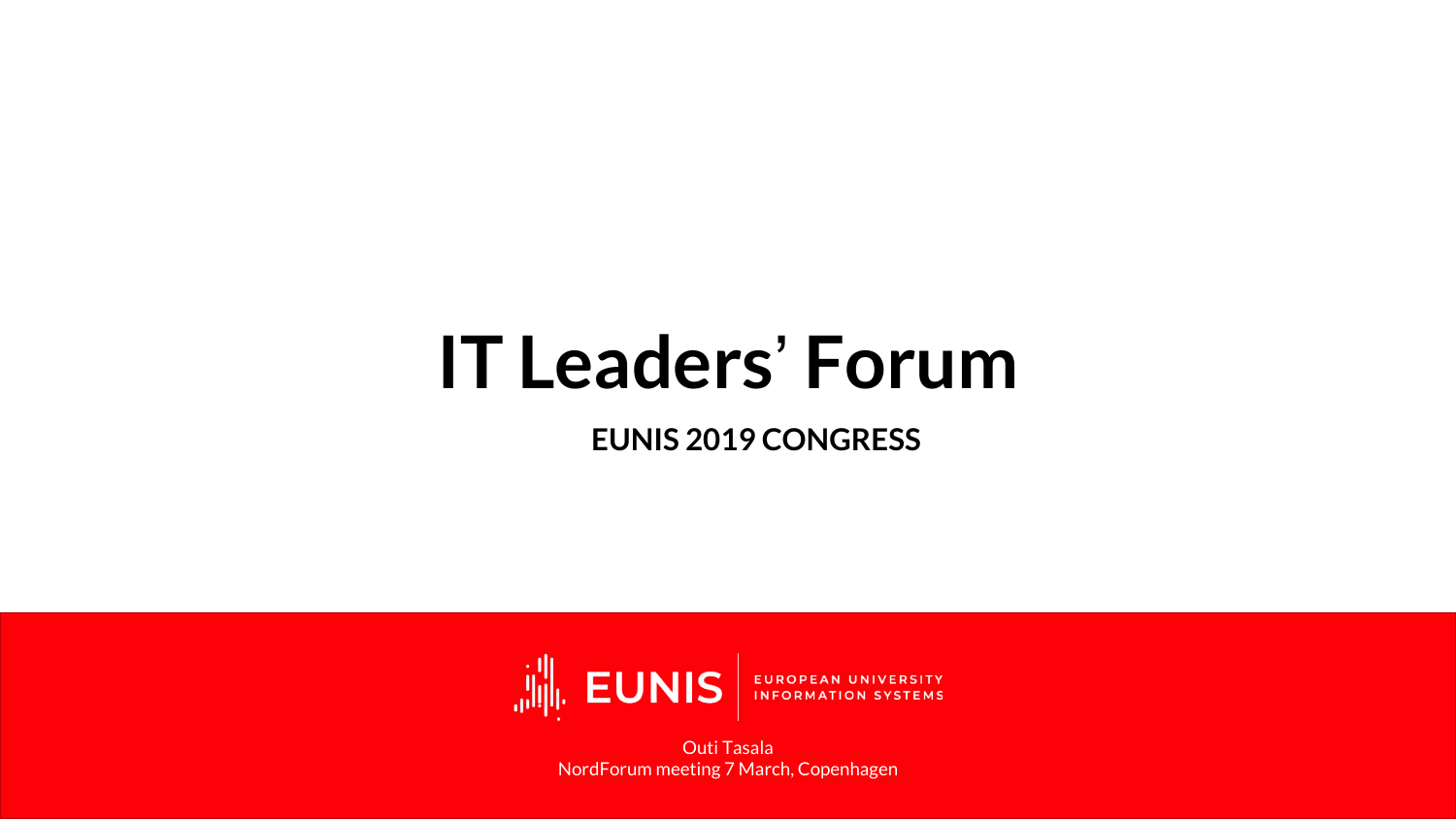



### Topical issues in IT in HE and research

- Survey conducted in spring 2019
- 32 replies
- Gaining insight into IT topics that are currently particularly important in higher education and research in Europe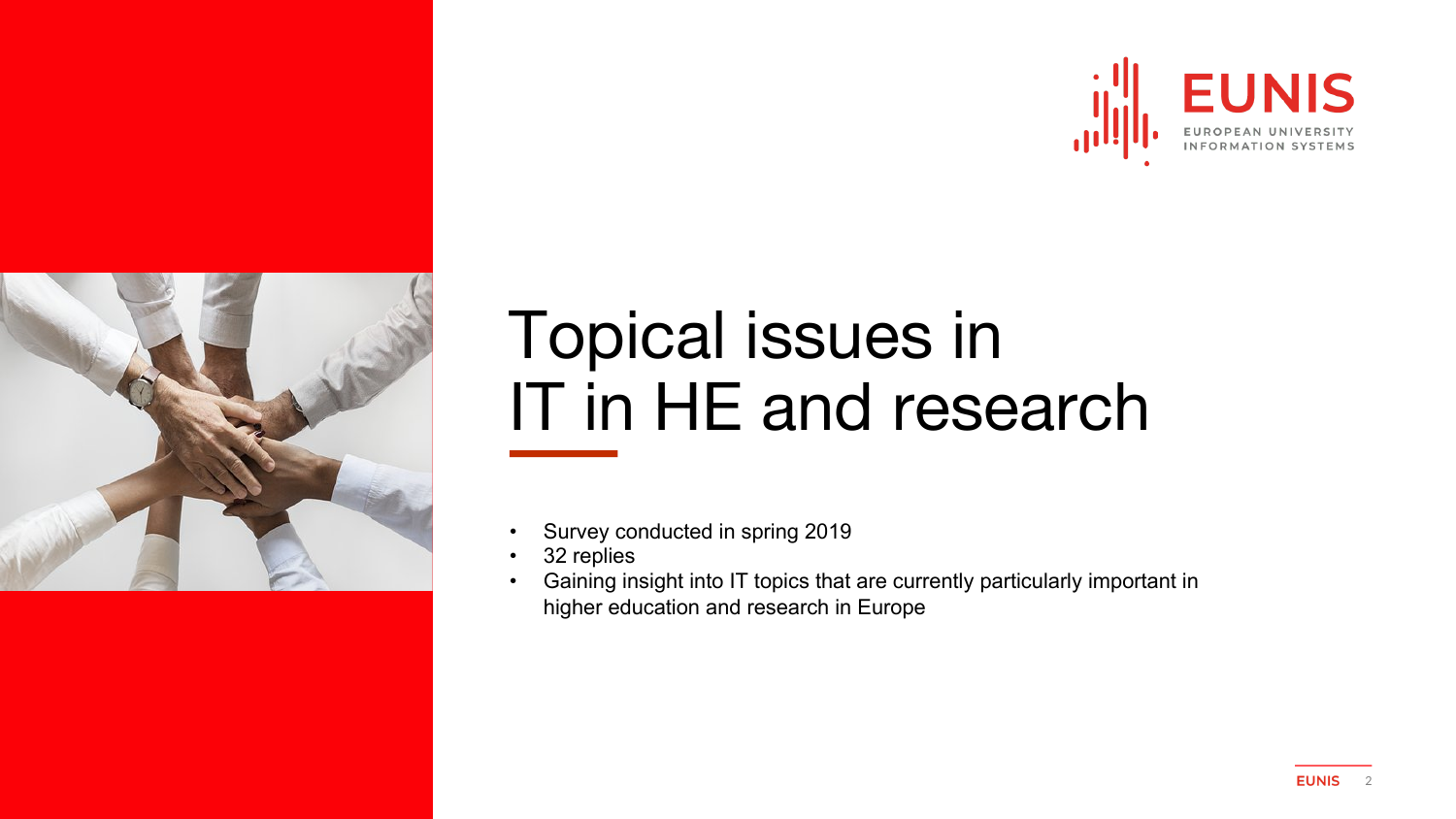At the moment: How do you rate the following IT topics in terms of their current and future relevance for your work?

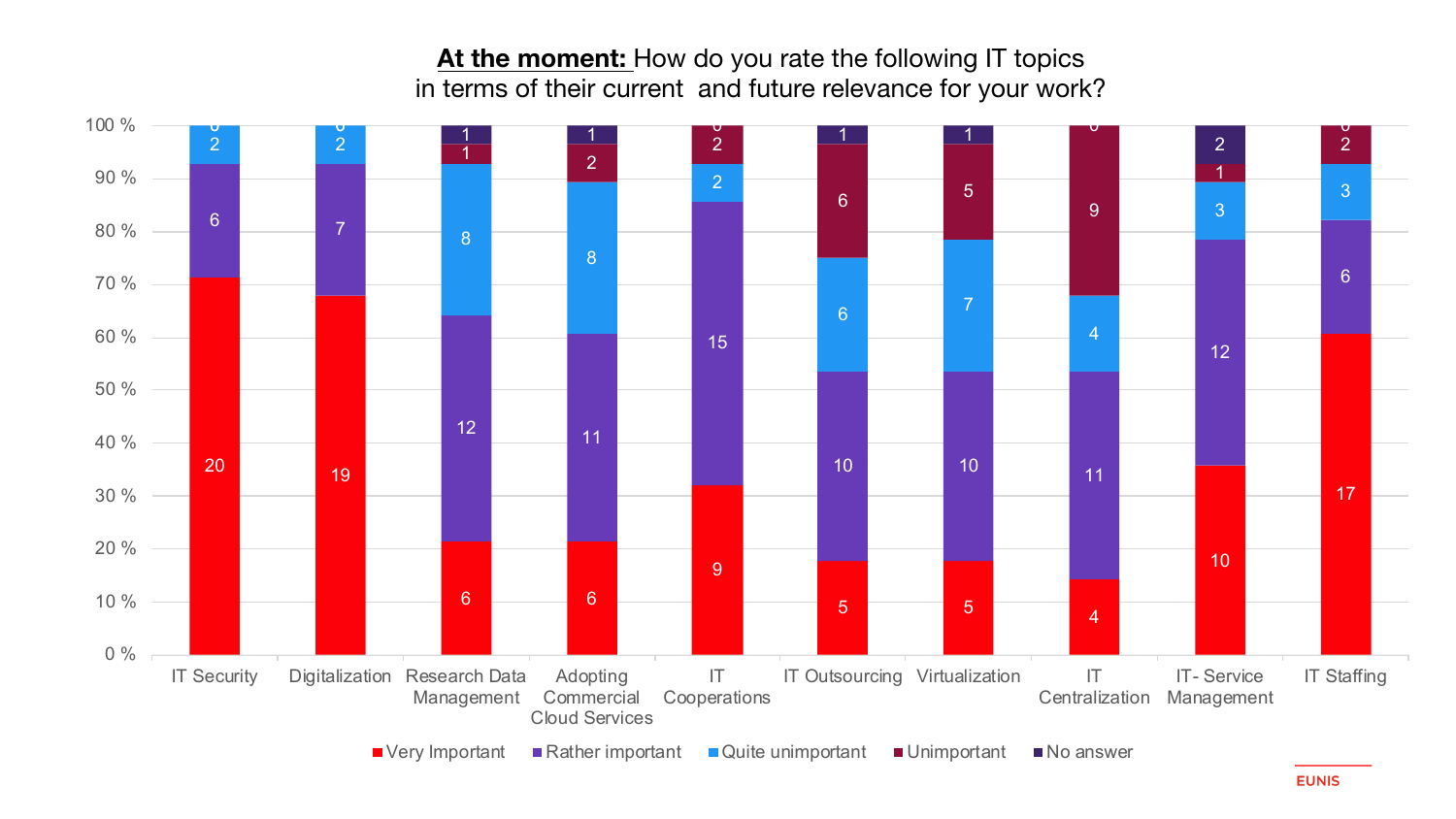### **Next Year:** How do you rate the following IT topics in terms of their current and future relevance for your work?

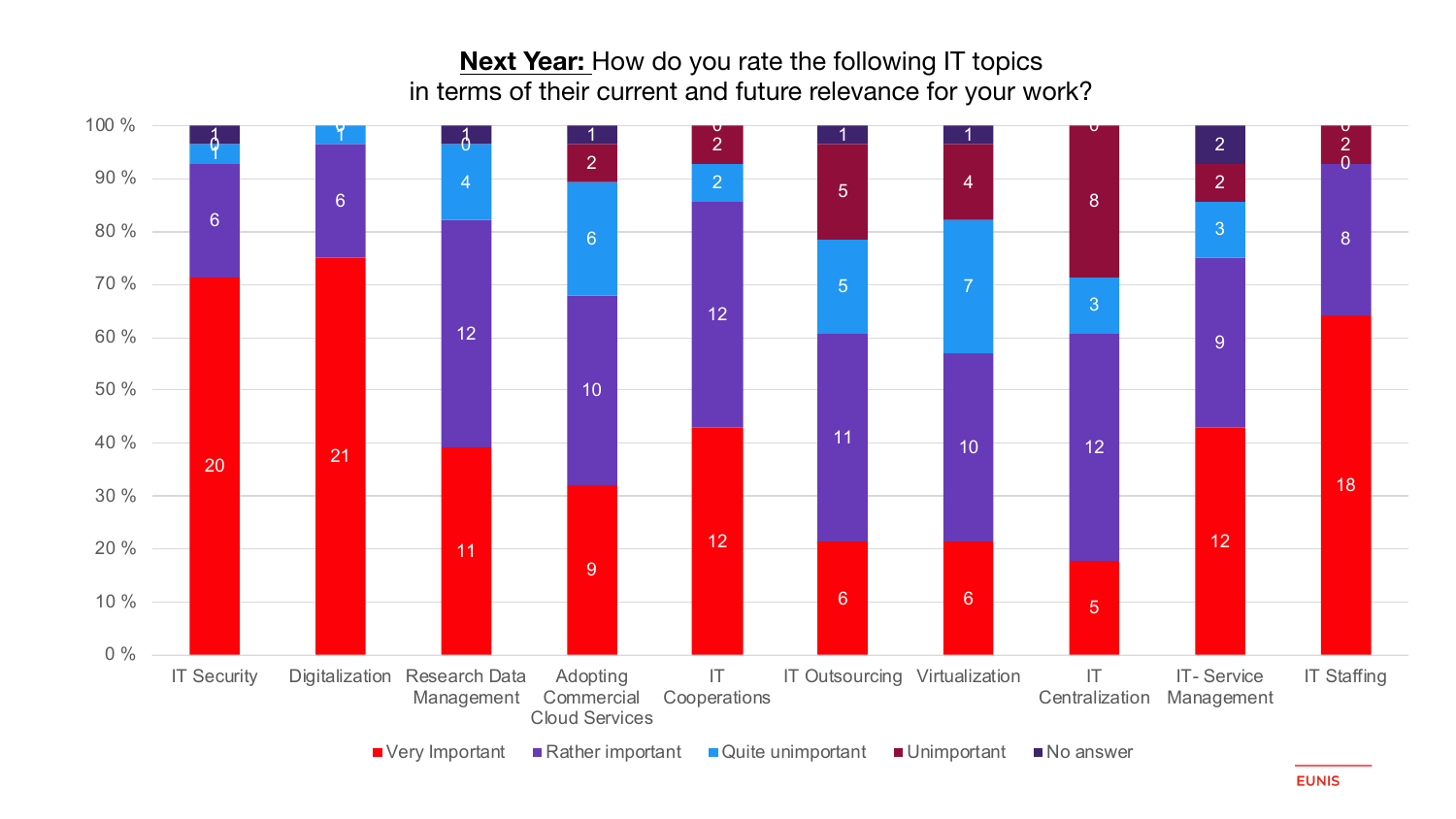

#### **EUNIS**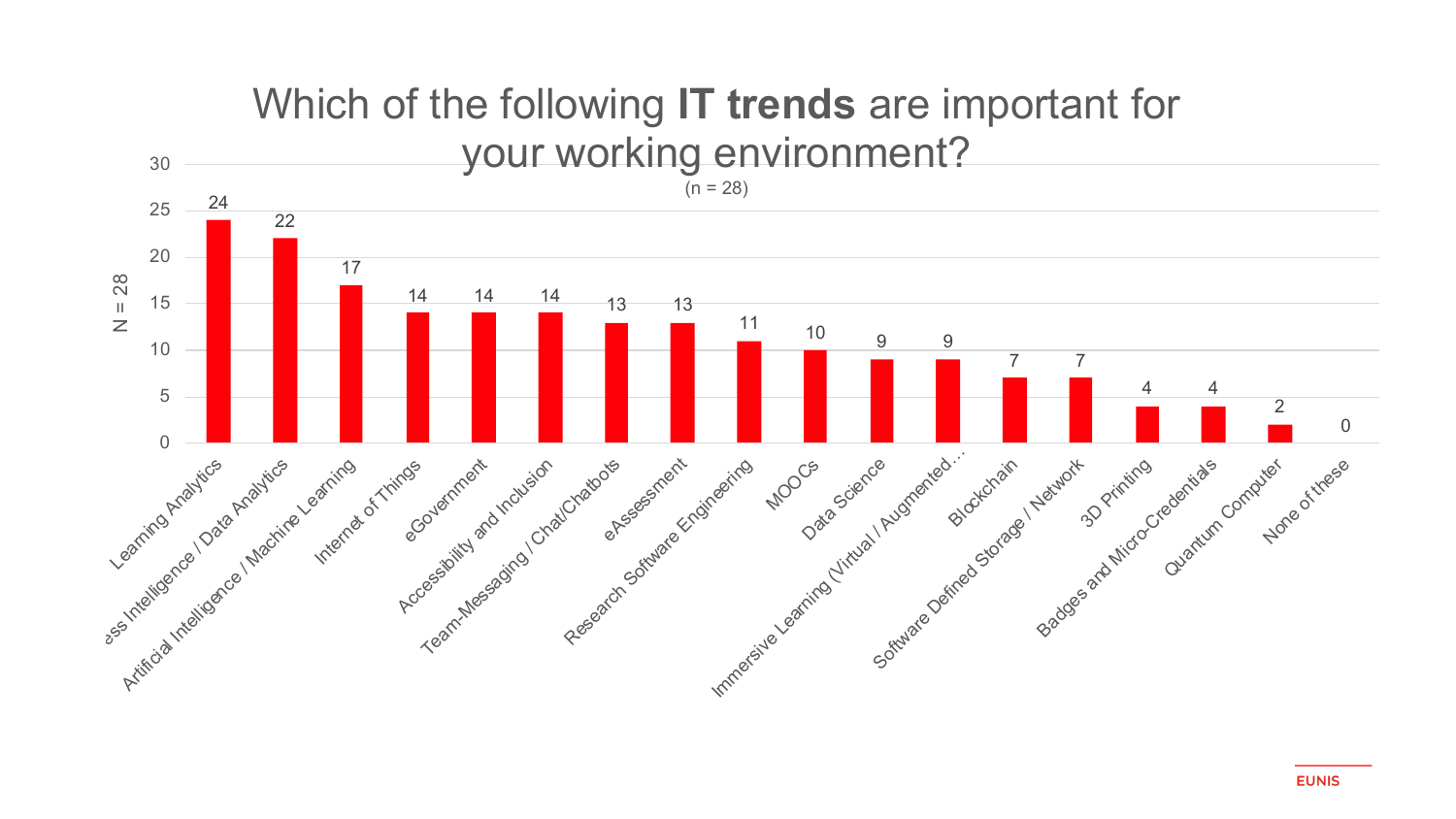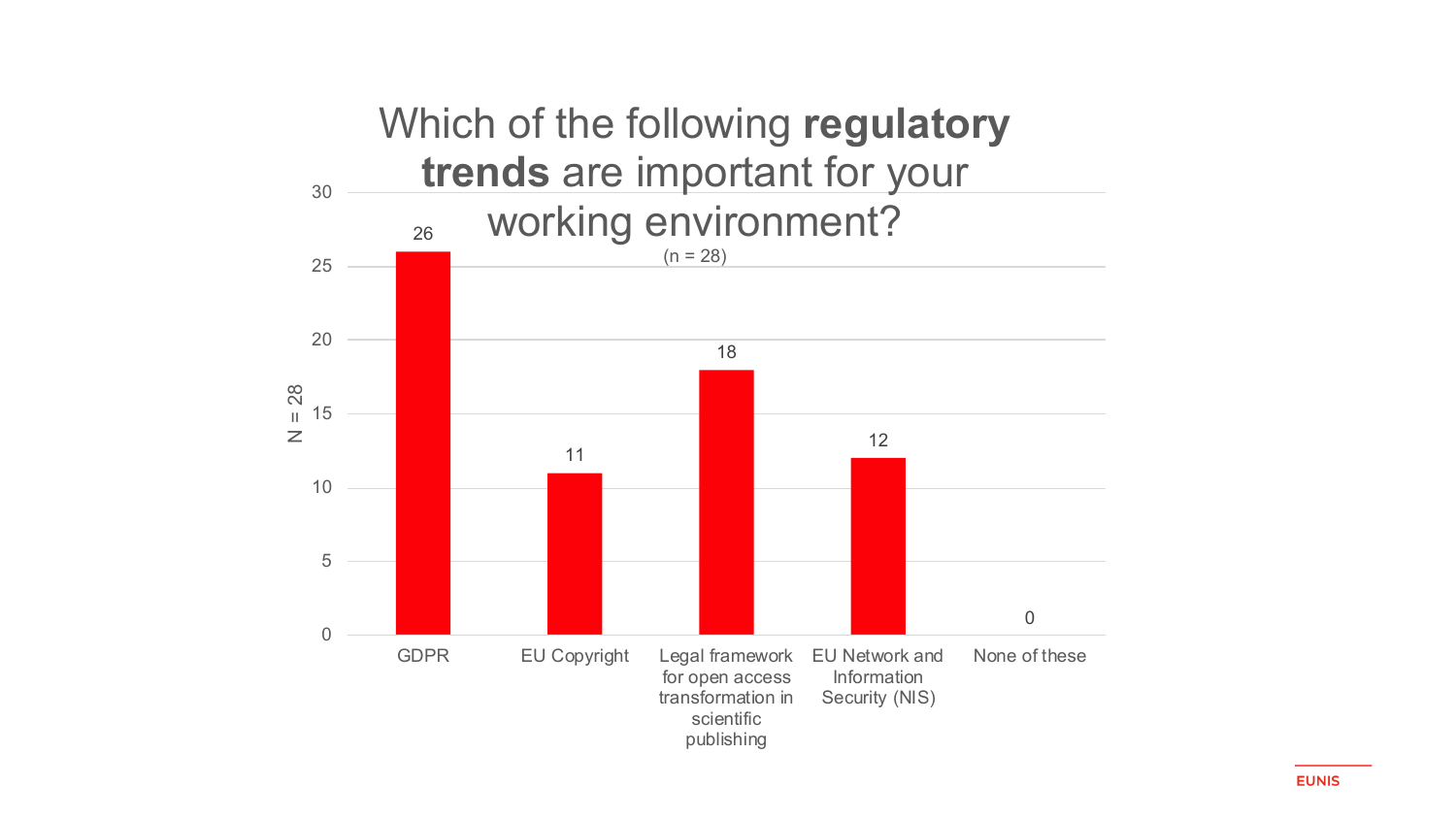## Deeper insight through discussion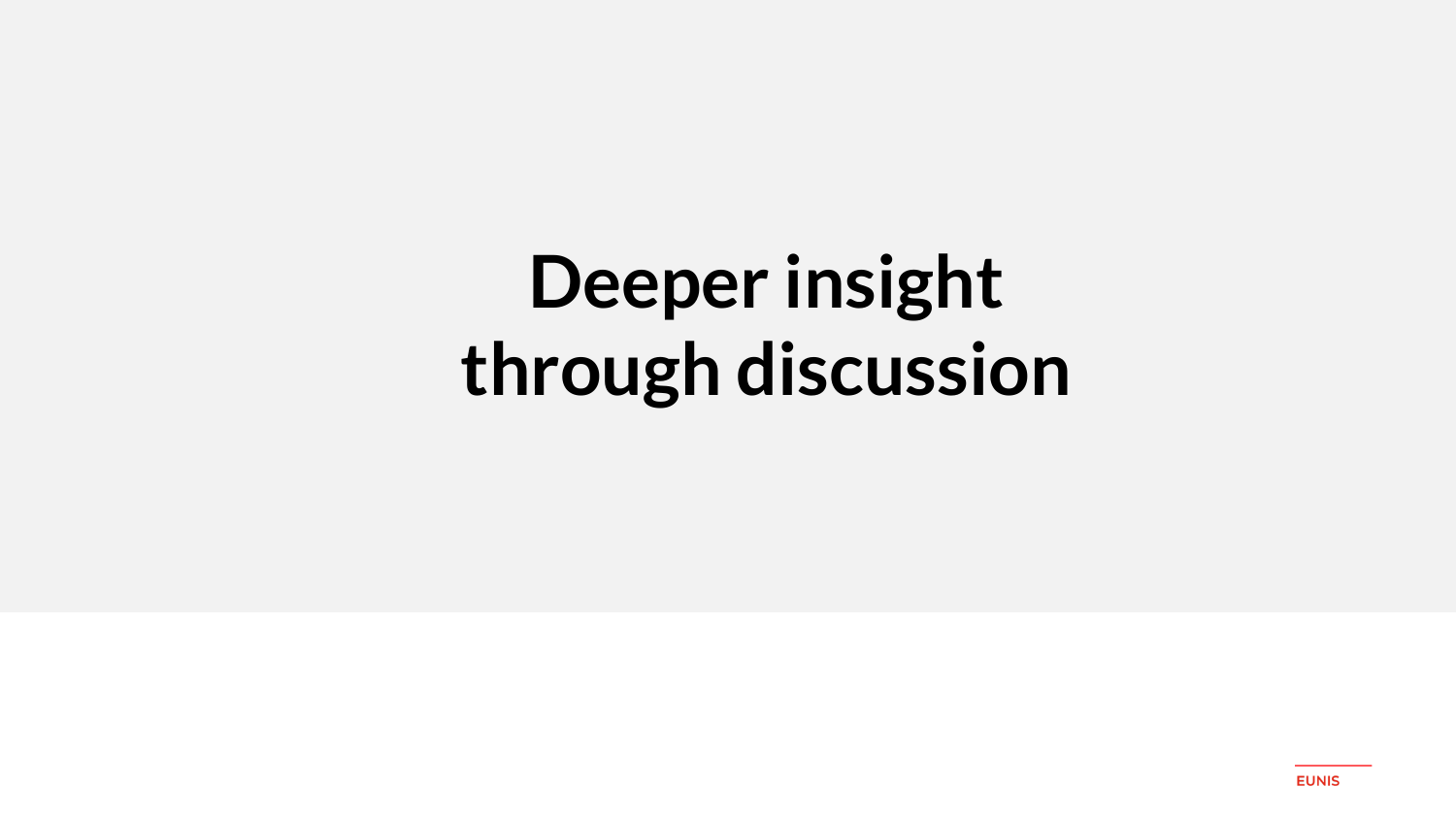## **Data Integrity - BI, AI and Analytics**

- Data security: data used in AI, machine learning and rule-based decisions etc.
- Analytics and customer journey data
- Automation/data-driven decision
- Access to services through AI
- AI pilots lessons learned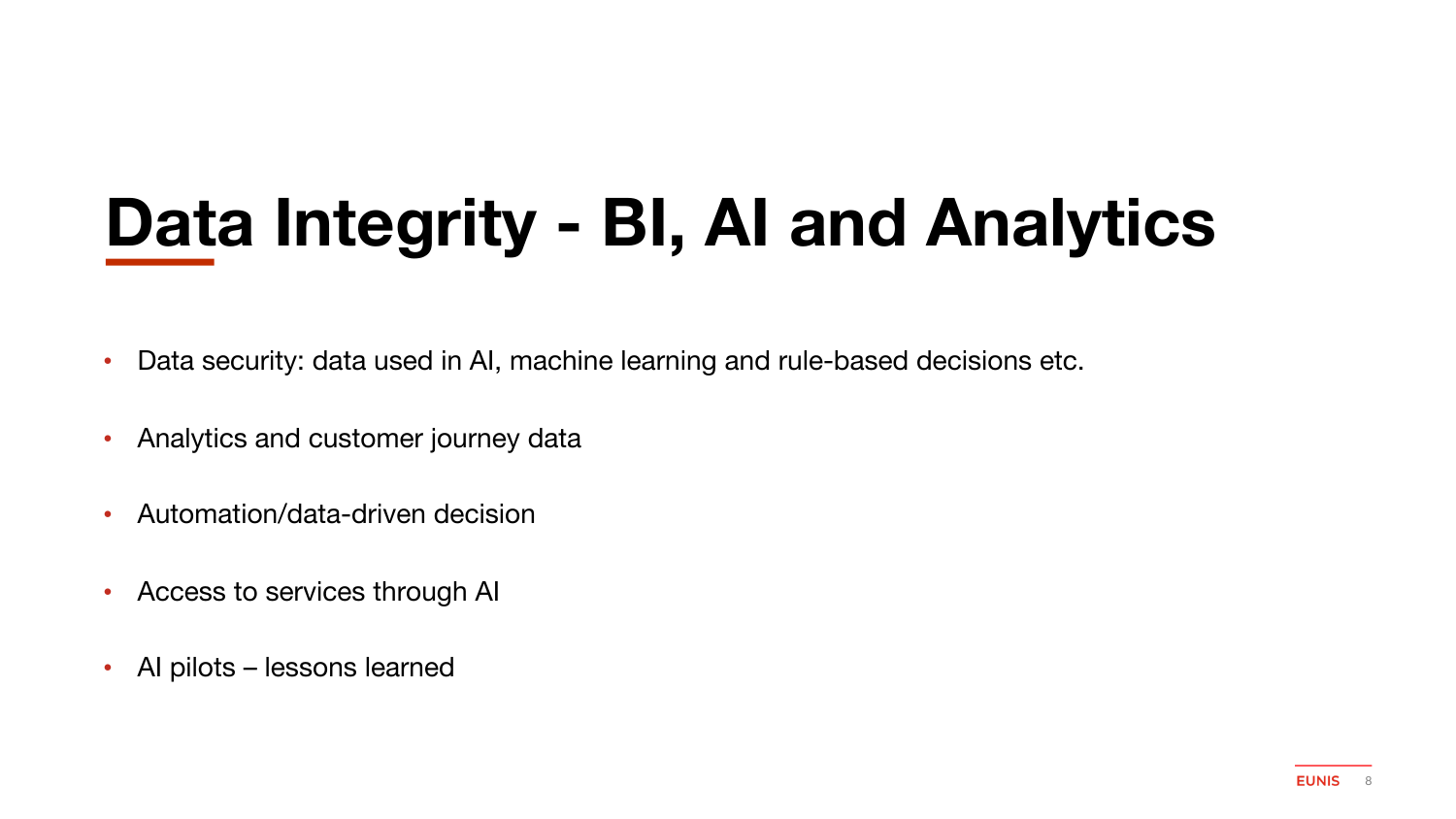### **Cloudification**

- Selecting, preparing and adopting cloud services
- Agreements, purchasing processes and license management in growing cloud environments
- Public cloud migration
- Hybrid cloud management
- Managed Service Provider for cloud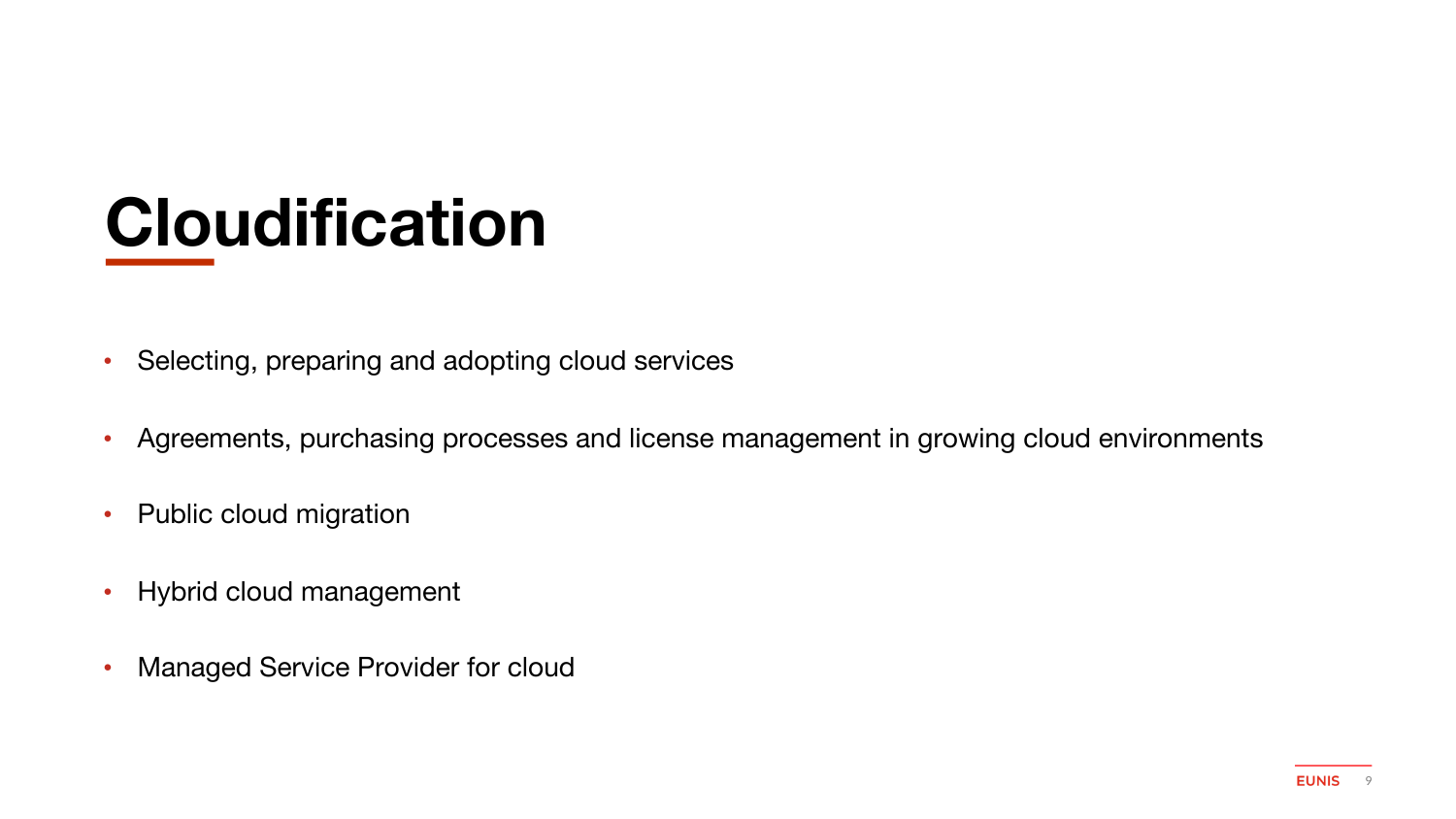### **Digital student experience**

- eServices
- Self service
- Enhanced digital study support environment
- MOOCs, SPOCs
- Streamlined student life cycle management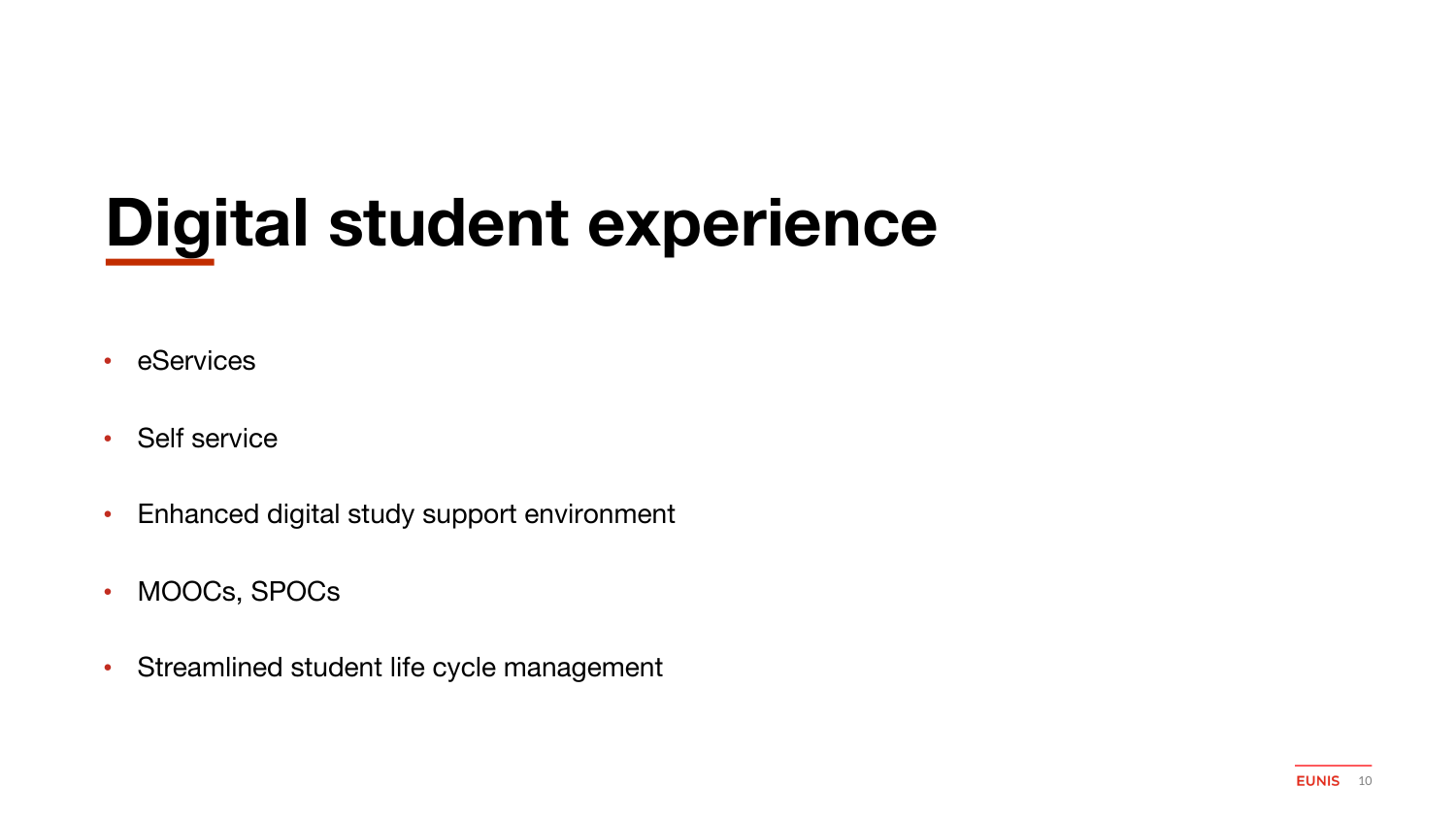

- MyData -directed approach in designing systems and services.
- Repeated utilization of data stored in separated databases over the administrative and organizational borders.
- Data entered only once.
- Digital academic credentials
- Academic data exchange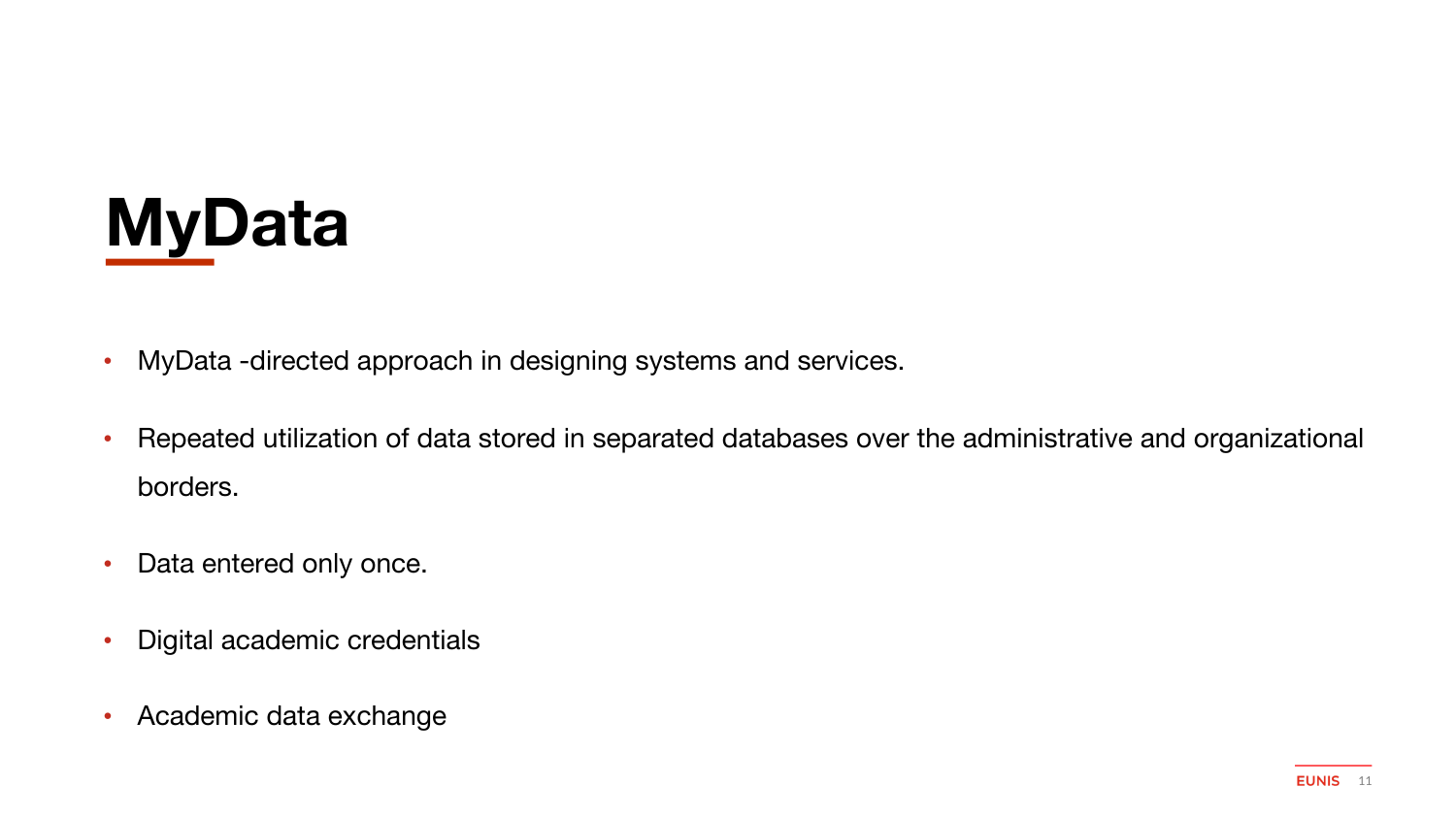### **Research Data Management**

- Integration of research metadata and utilisation of metadata-flows from research information systems and other systems used by the actors within research community.
- Research Platform as a Service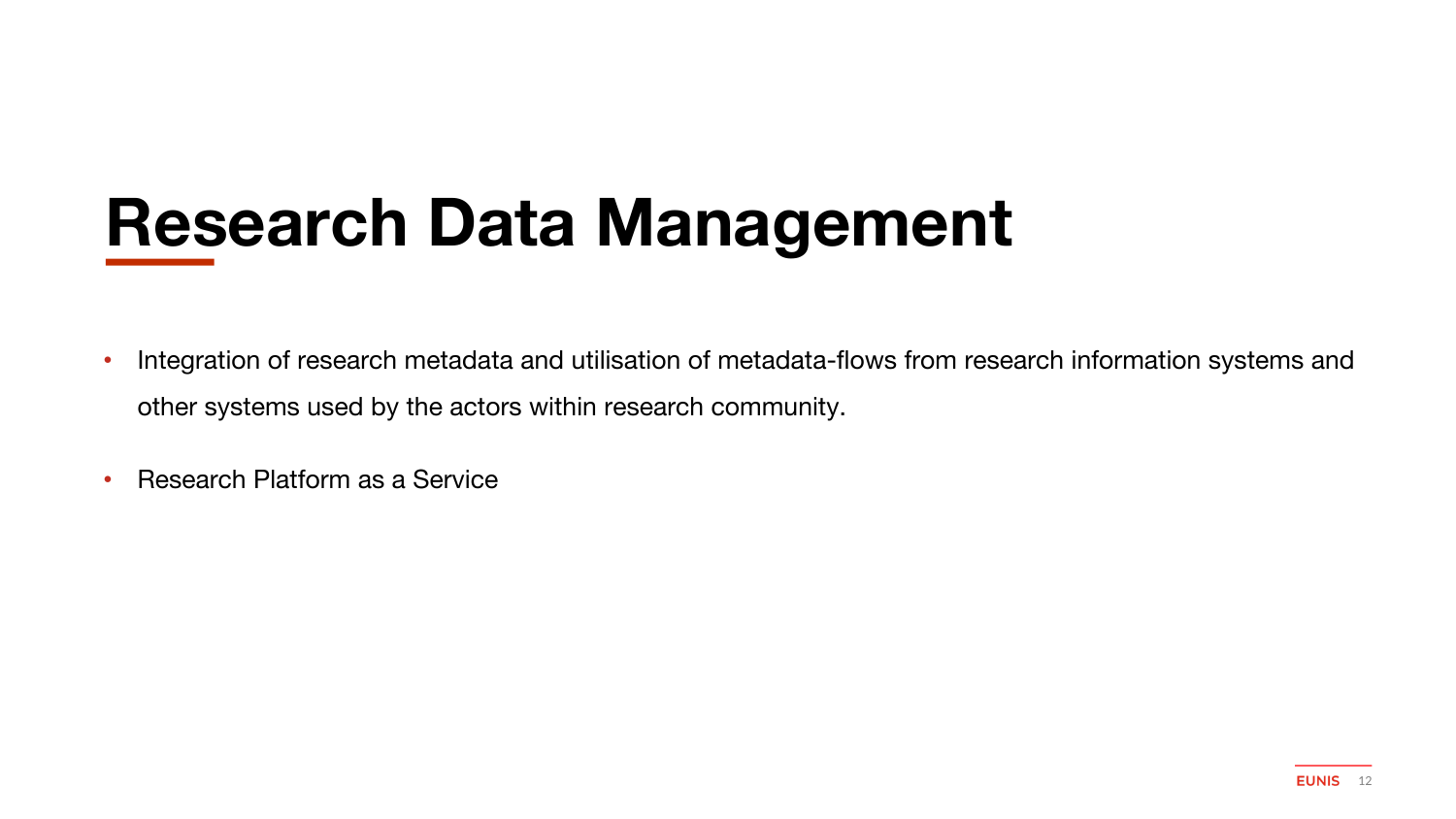## **Security and IAM**

- Strategic approach to Cyber Security
- Security as a service in a BOYD environment
- Digital identity & identification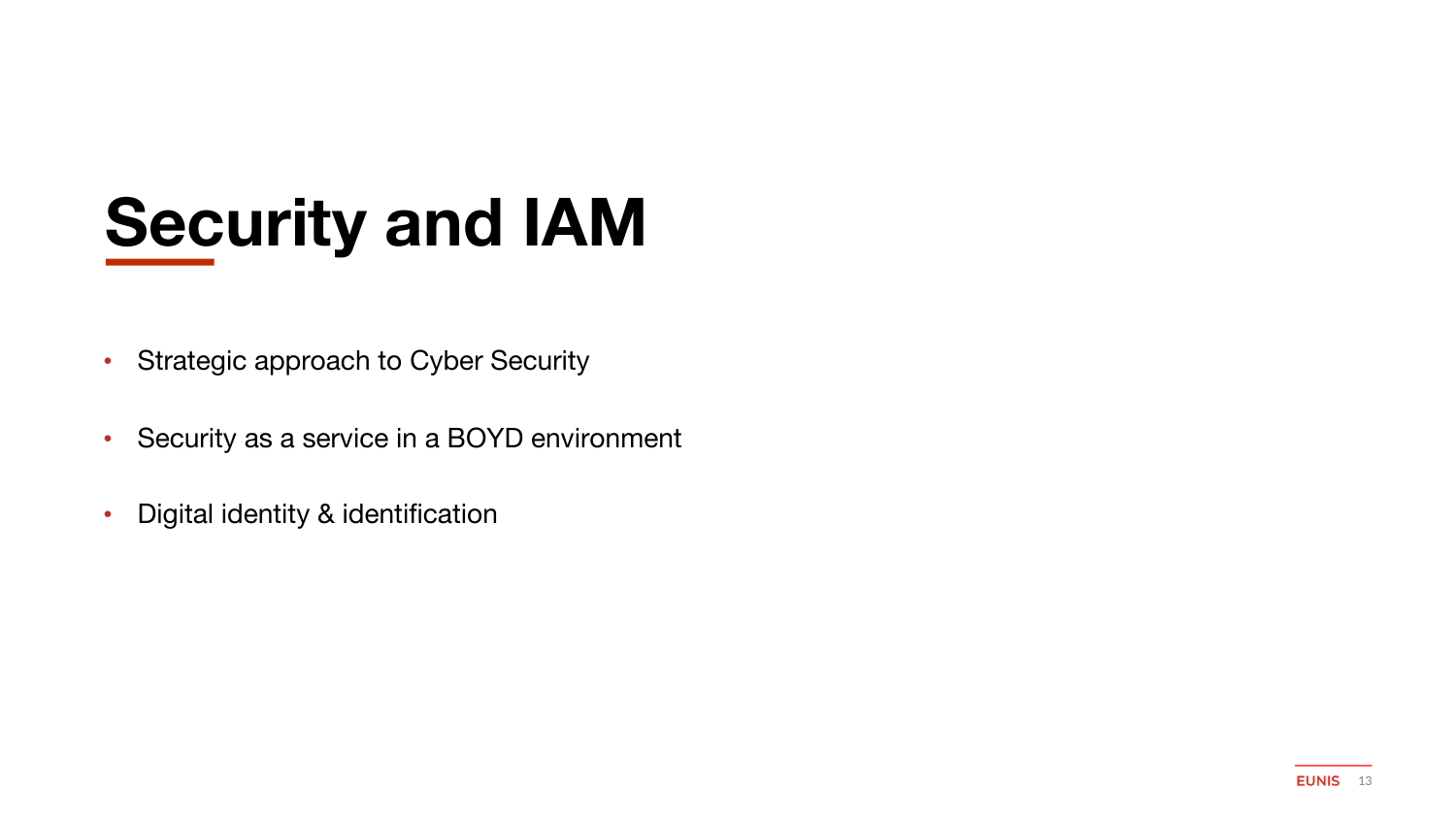## **Legislation and Regulations**

- EU-GDPR
- Agreements and purchasing processes in growing cloud environments
- EU accessibility directive and its implementation
- Controlling and utilizing data flows of public information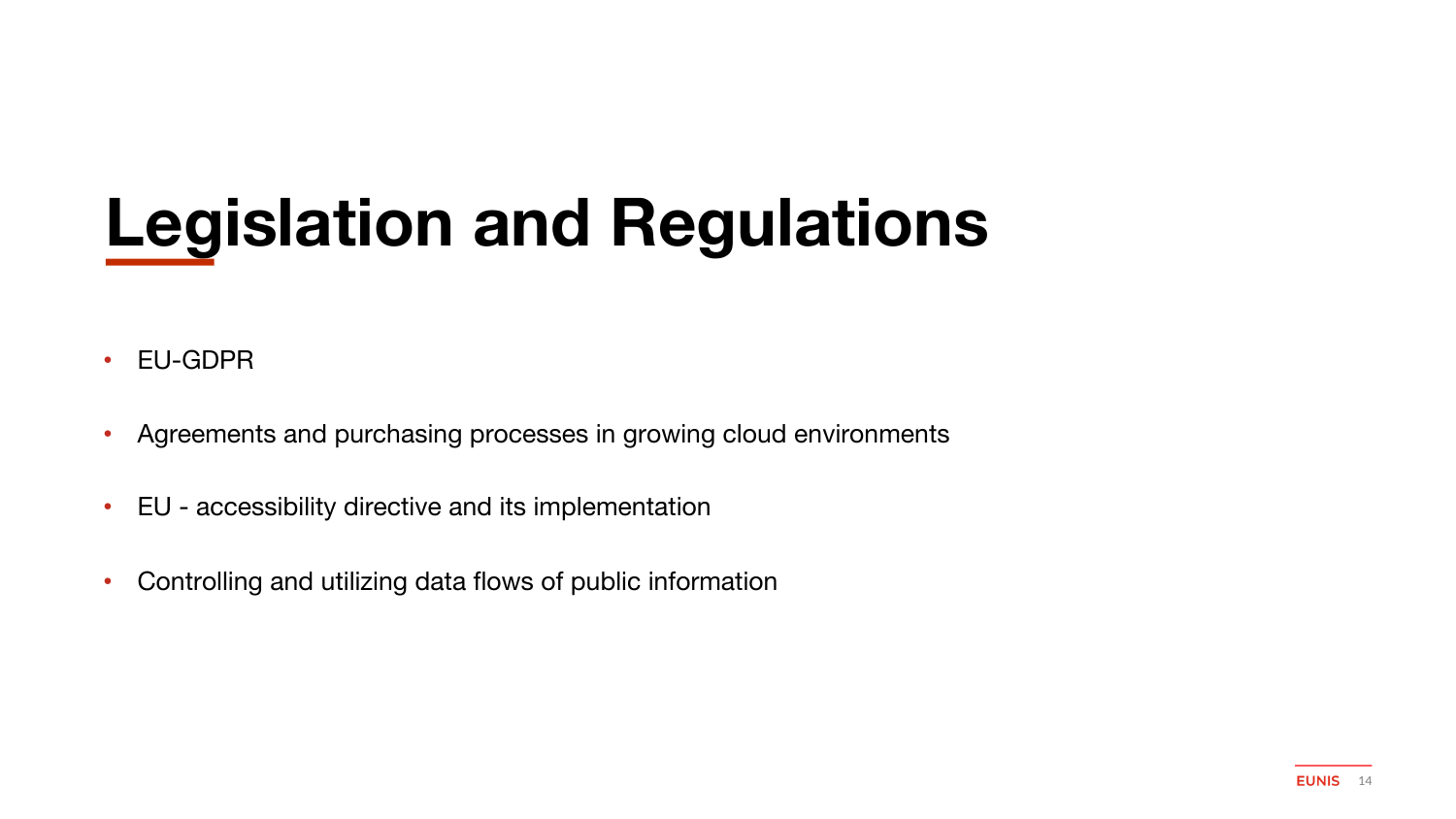## **Technology**

- 5G in research and education
- BYOD
- Mobile services
- Chatbots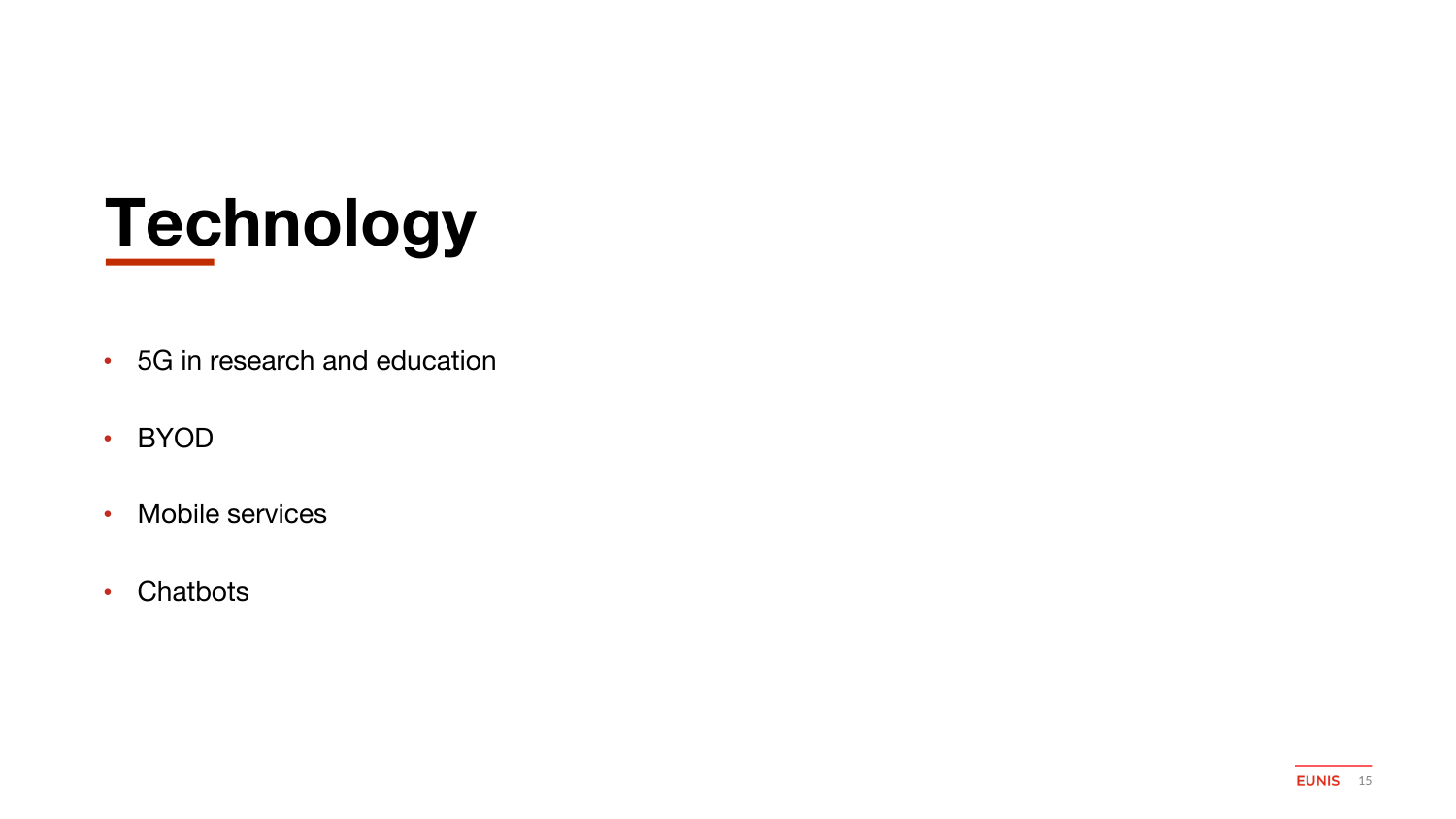## **Expansions to adjacent businesses**

- Apprenticeships
- Further education
- Life-long learning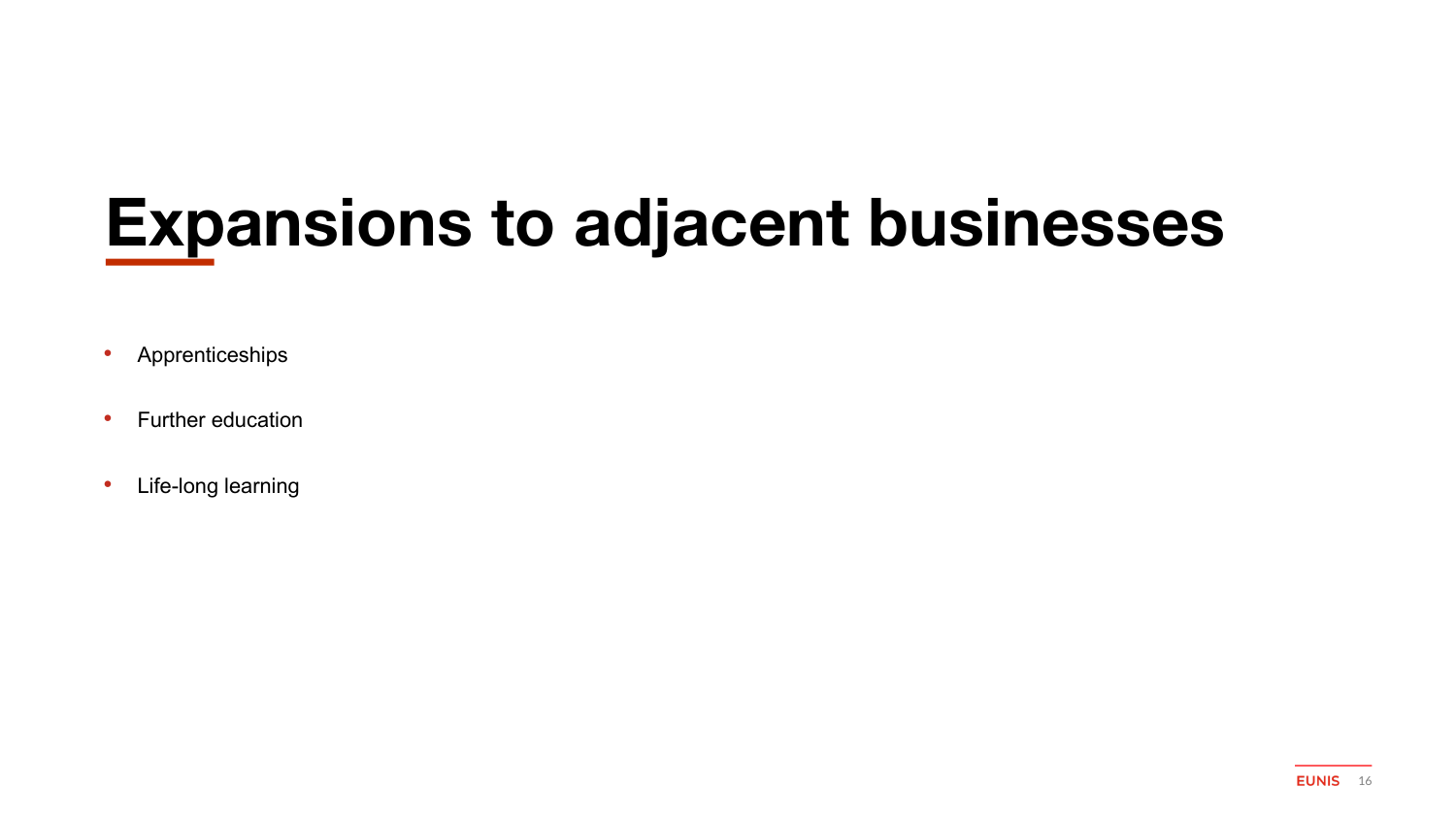# Survey Statistics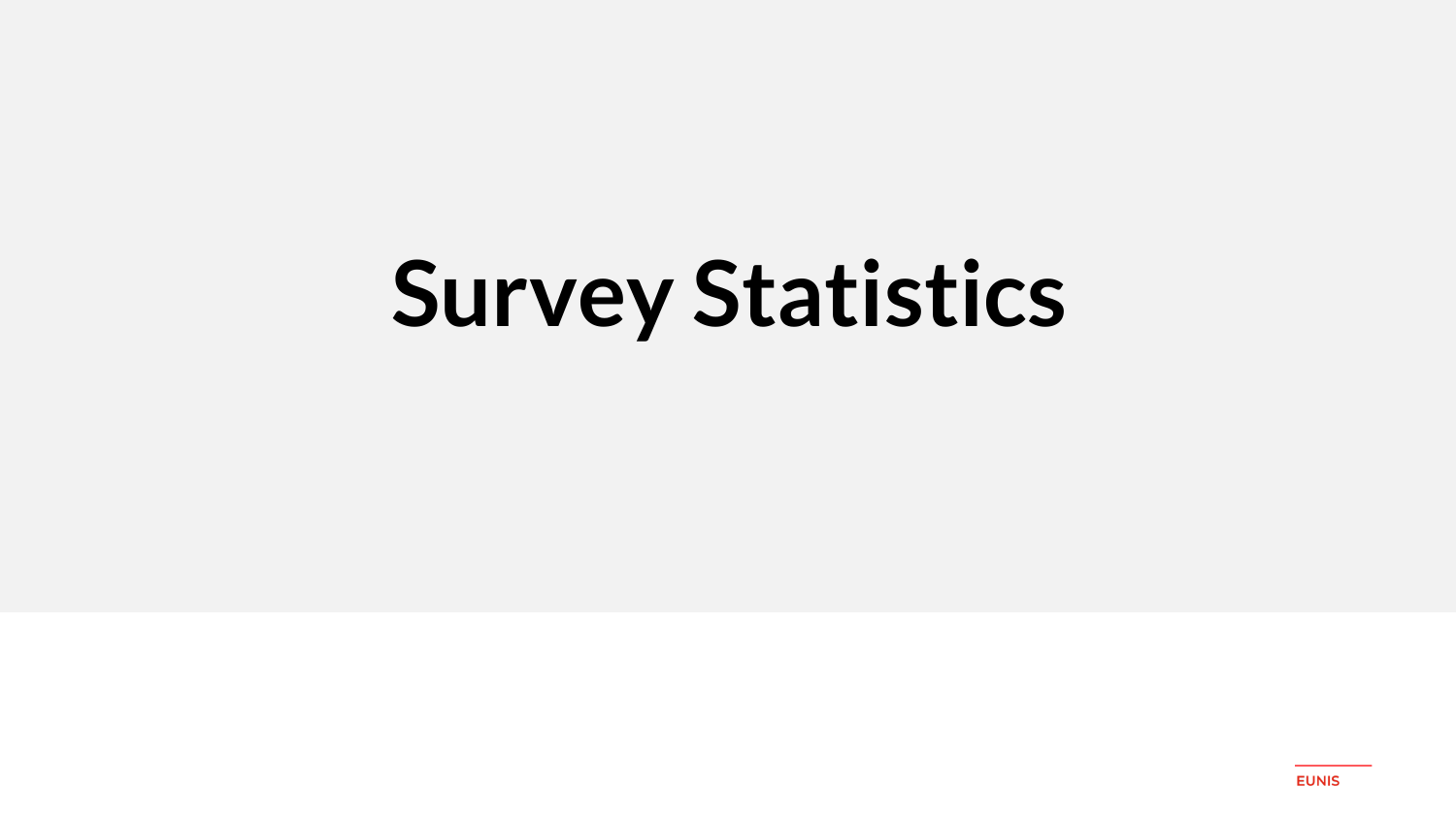### **32 answers in total**

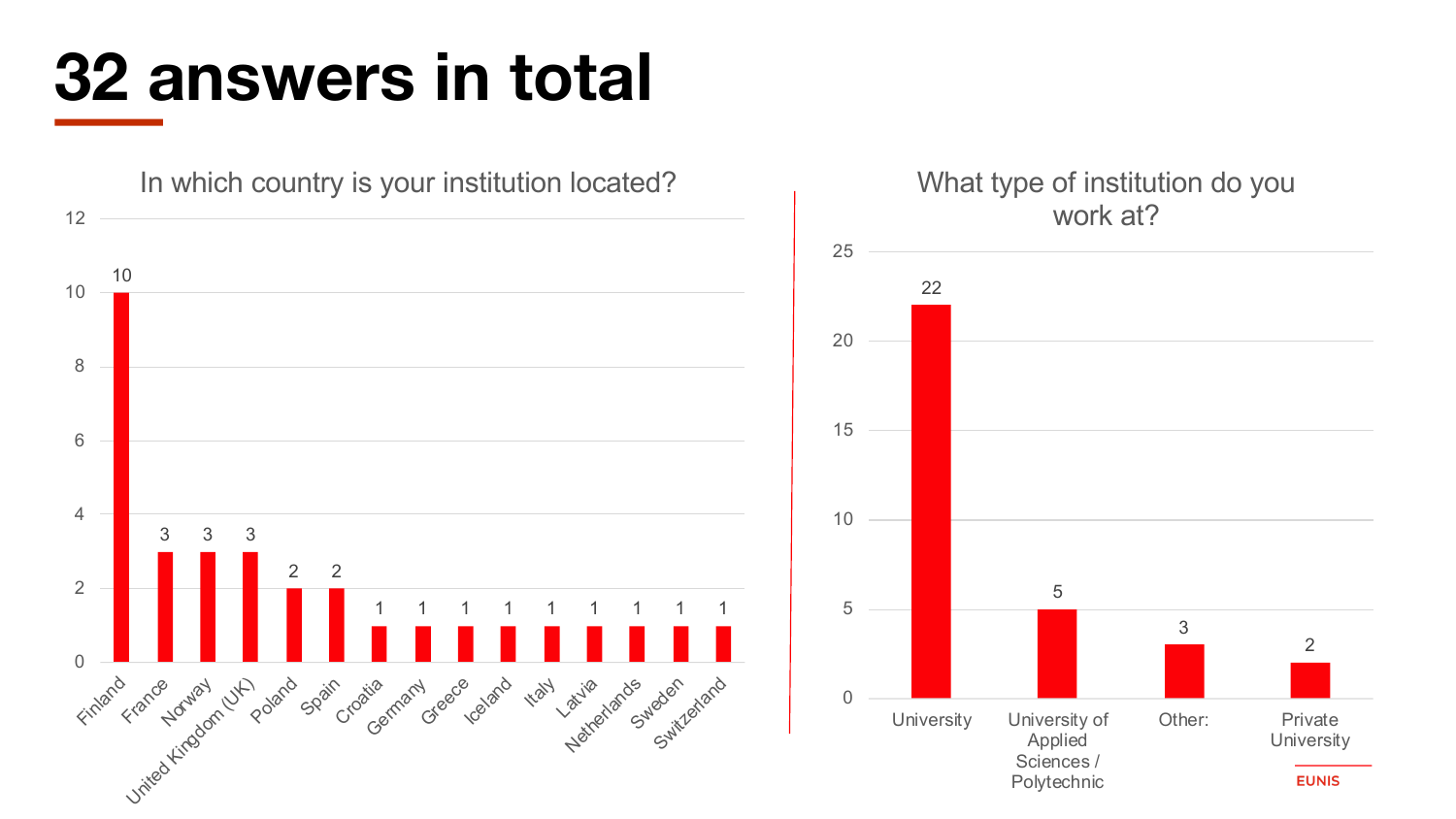



#### **EUNIS**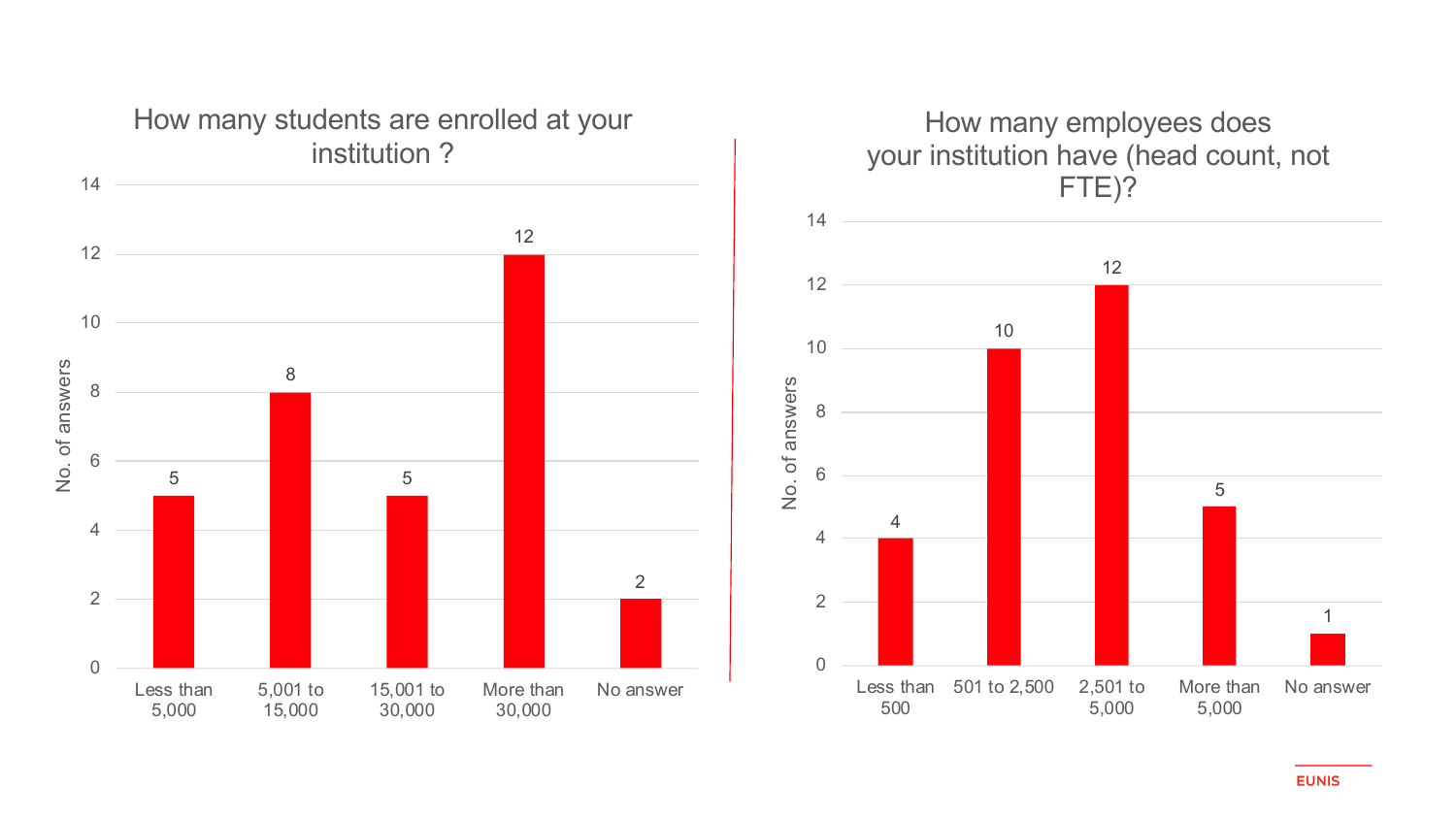### Which organisational model for IT Governance is used at your university?

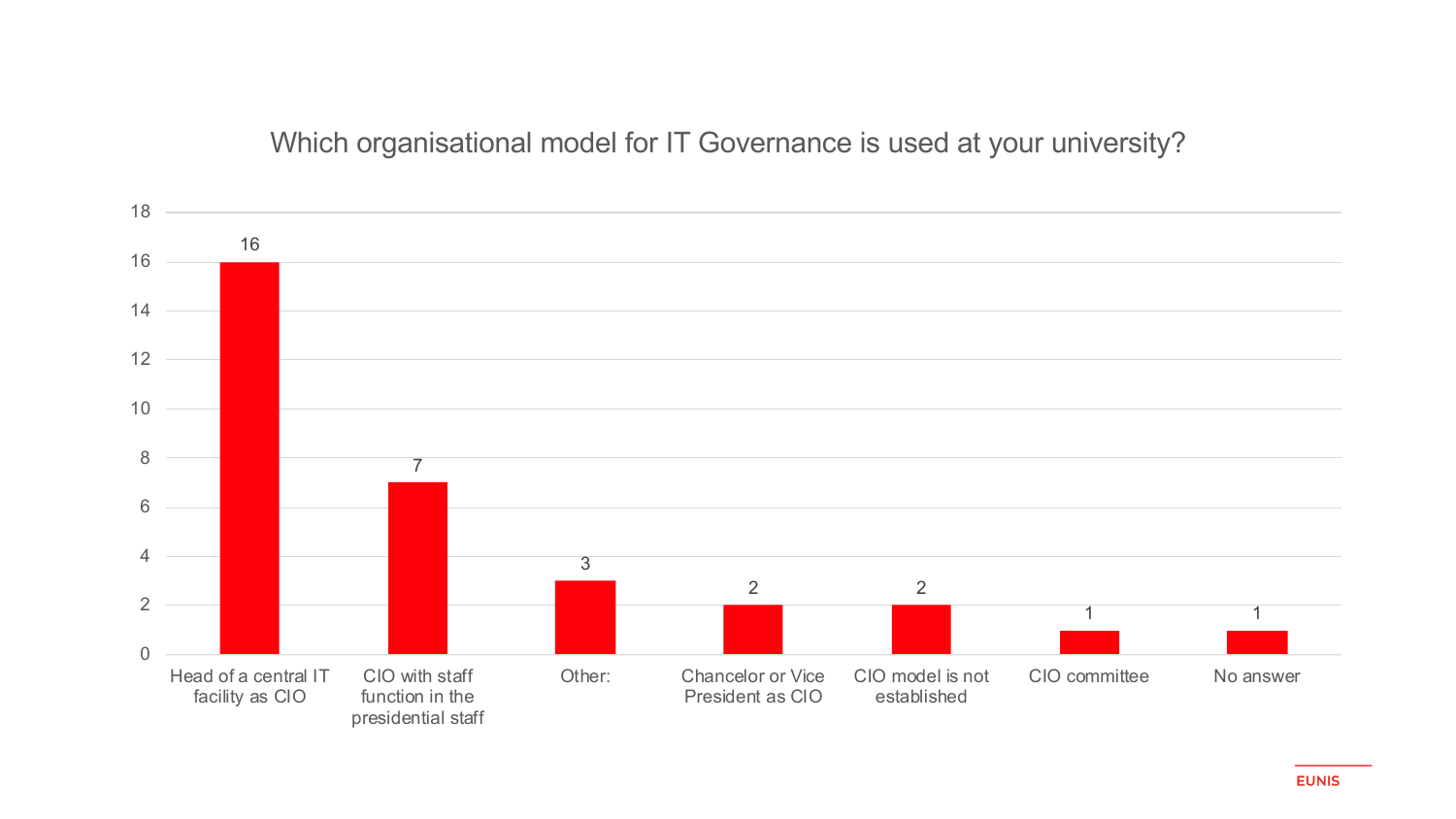### Which role(s) do you have within your organisation?

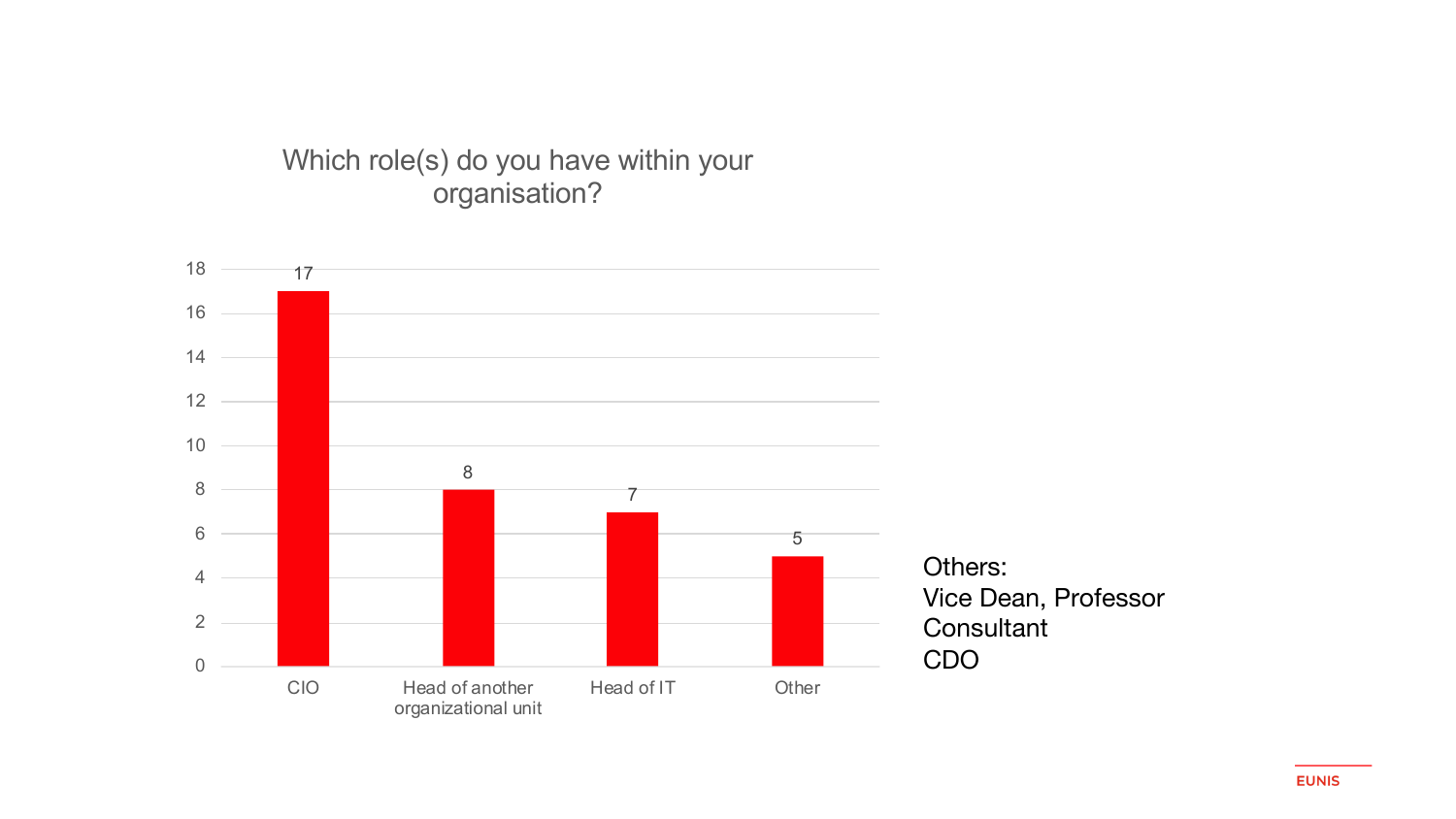# About EUNIS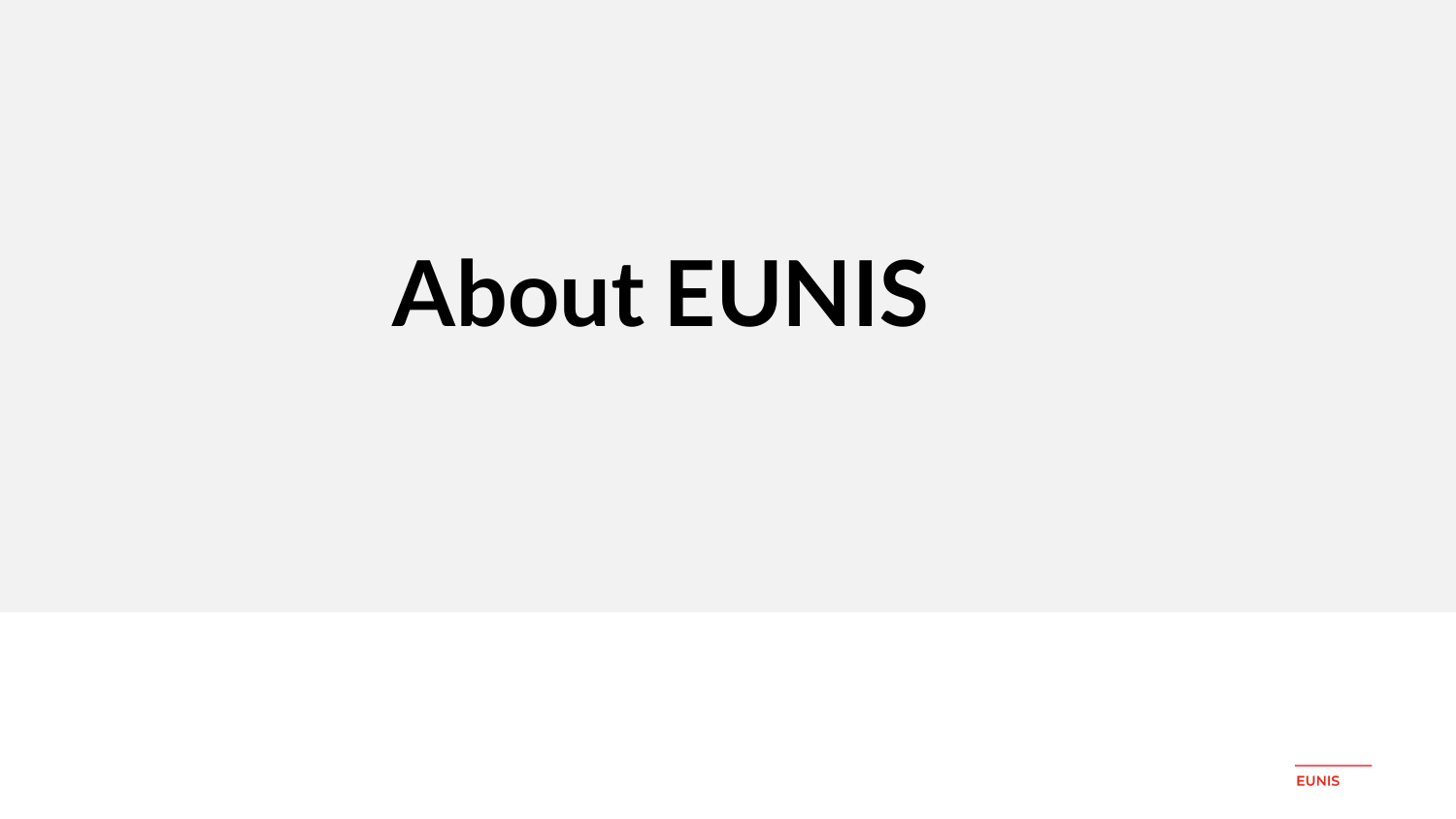



### **EUNIS**

- European University Information Systems Organization
- Non-profit organization
- Annual Congress & Rectors' Congress
- Task Forces & Special Interest Groups
- ERAI European Research and Analysis Initiative
- European Journal of Higher Education IT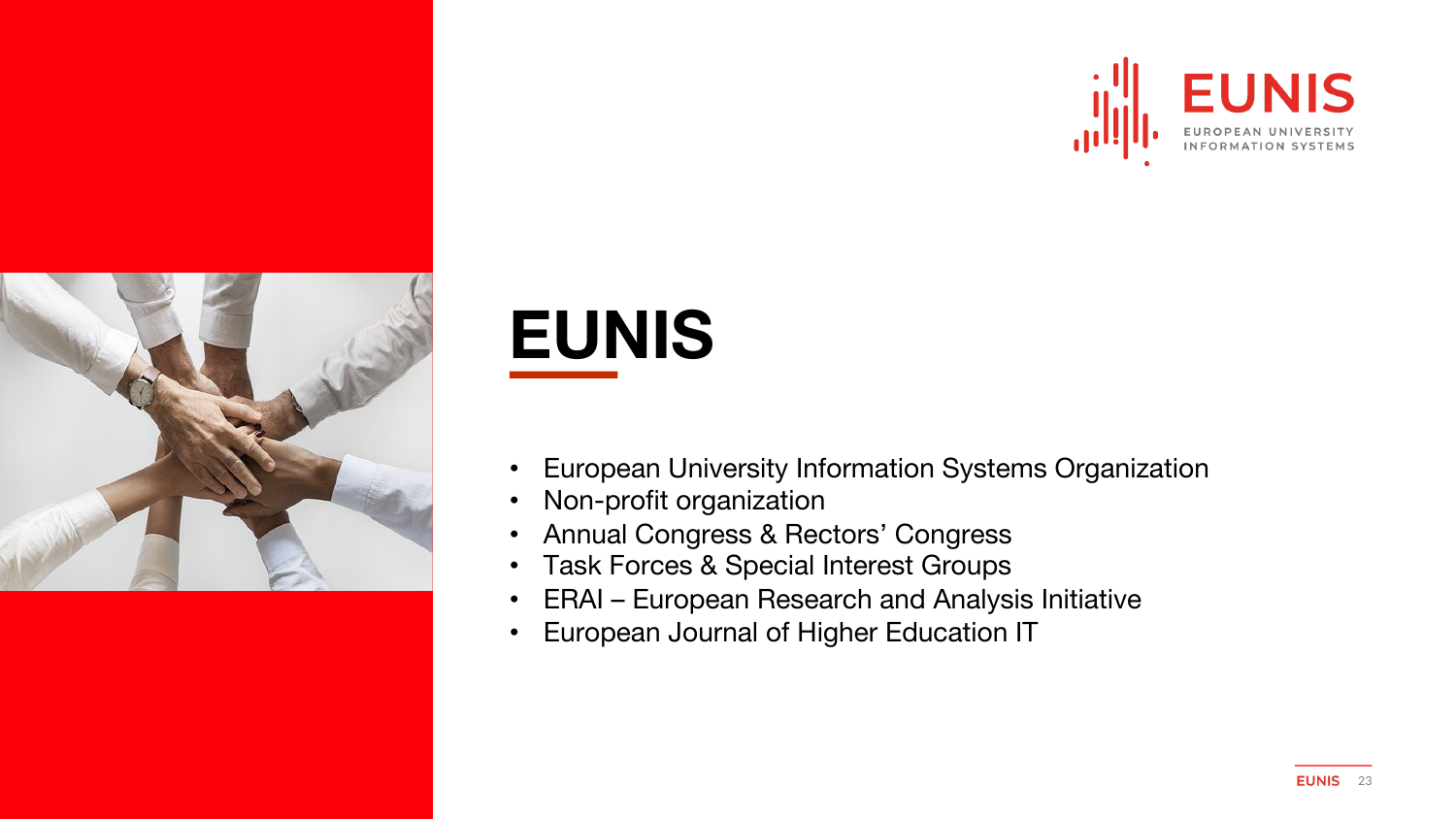### **Aims and Goals**

- EUNIS brings together those who are responsible for the management, development and the policy for Information Technology in Higher Education in Europe.
- The objective of EUNIS is to contribute to the development of high quality information systems.
- Encourages exchange, cooperation and discussions between those responsible for information systems in higher education or research institutes/organizations within Europe.
- Establishes relationships with supervisory organizations in charge of information systems in higher education and in research institutes.



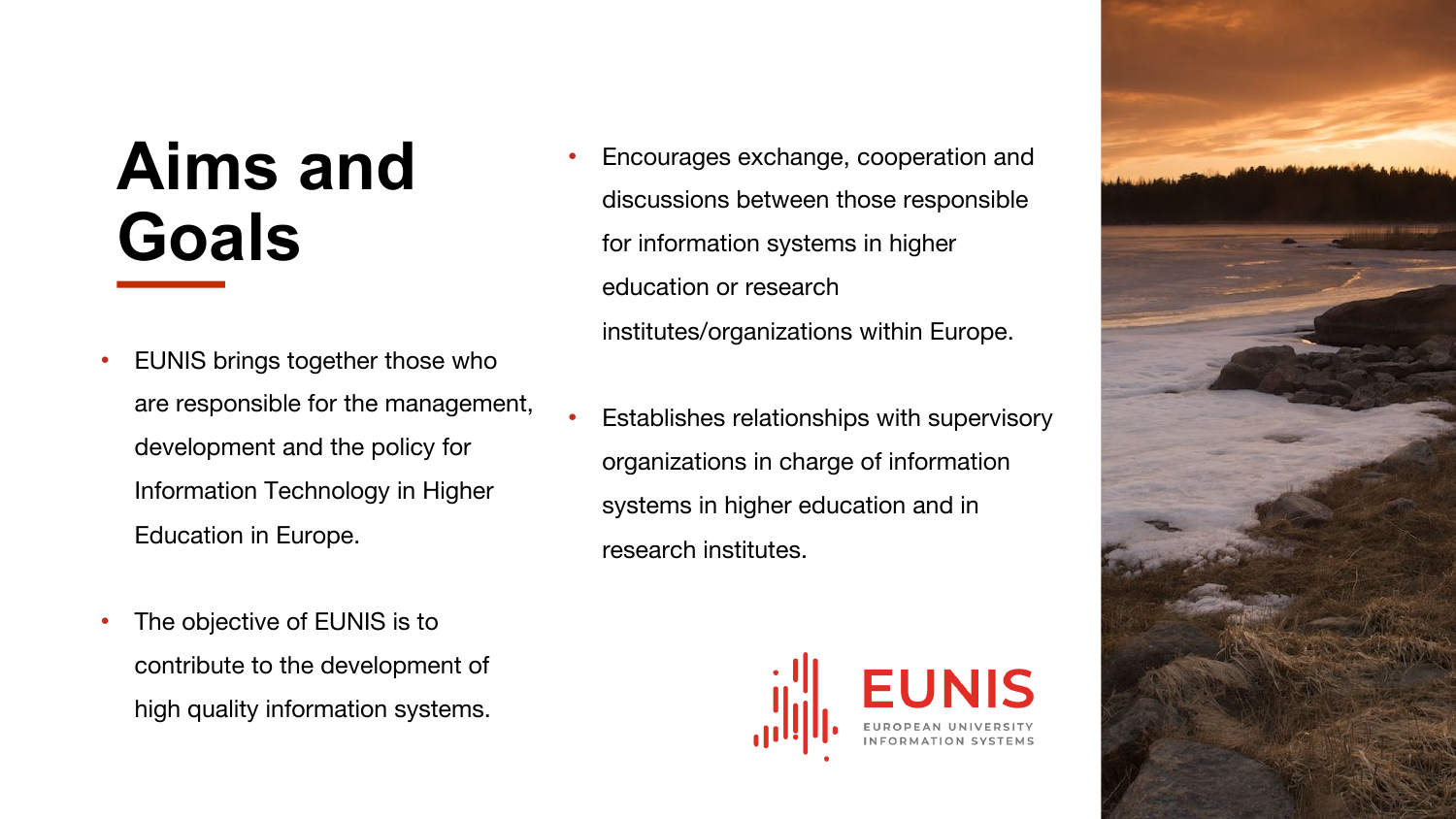## **SIGs & TFs**

### **BencHEIT**

- Survey to better understand the institute's IT cost structure
- Enables comparison of data against your peers

### **Business Intelligence**

- Promotes the creation of a European online platform to exchange and share knowledge and experiences on BI in HE institutions.
- Previously strong focus on learning analytics: a survey charting a wider range of interests



### **Enterprise Architecture**

- New EUNIS SIG: entry VC session on 15 March 2019, launch on 4 June at EUNIS 2019 congress
- Exchanging experiences about the challenges and solutions
- Displaying the EA work done in the sector, harmonizing the used terminology and descriptions - showcasing a European wide set of HEI services in a unified form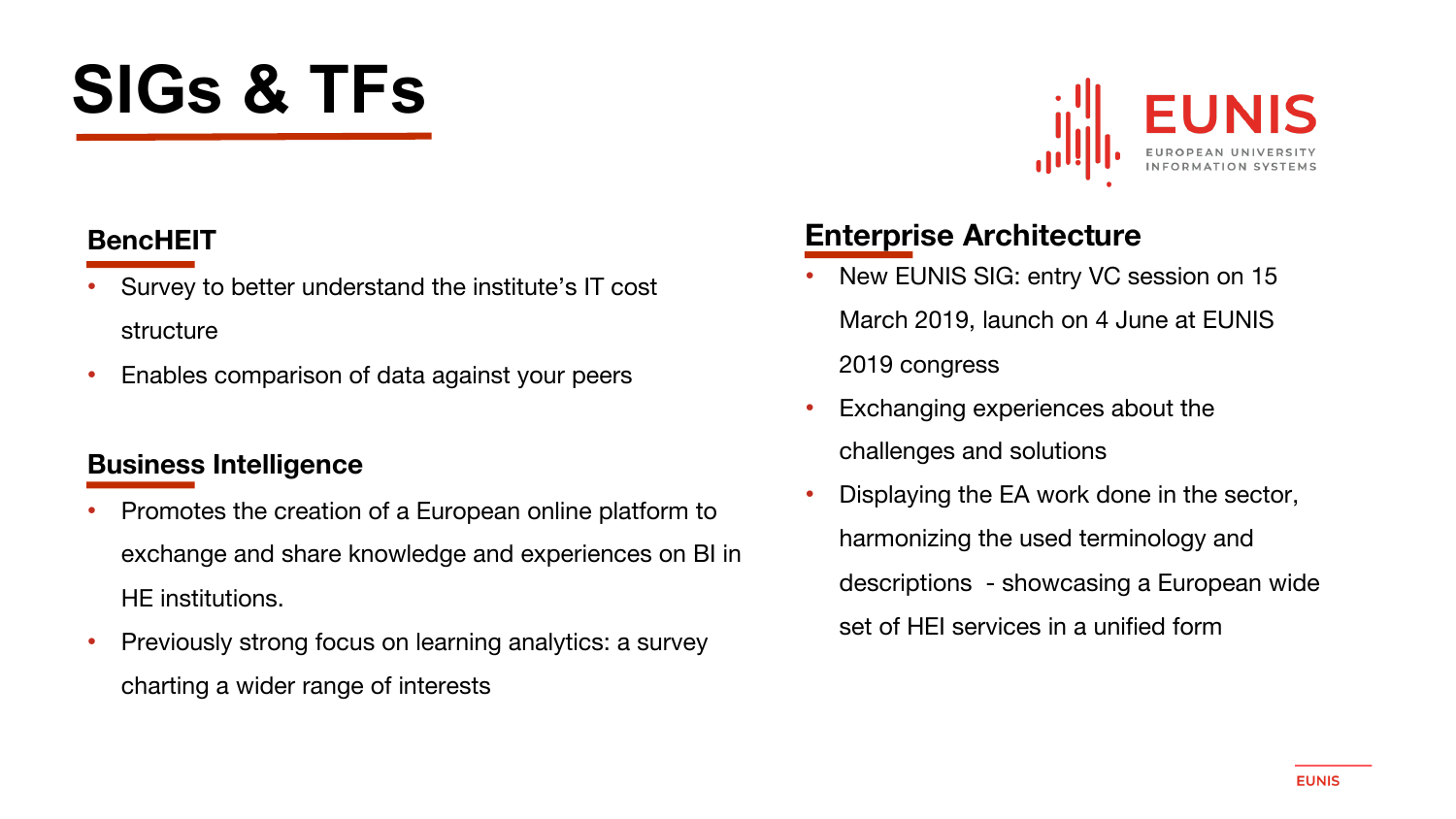## **SIGs & TFs**



### **Information Security**

- Network for collaboration in security development and compliance
- Solutions to support the GDPR changes
- Development of privacy legislations

### **Learning & Teaching**

- Exchanging information and fostering collaborative working across Europe
- Seminars on various themes, last in analytics
- EUNIS Dørup E-learning Award

### **Student Mobility**

- Fostering cooperation and flow of information among its members, institutions and other stakeholders
- Disseminating the work of European initiatives to widen the network of institutions using the services.
- Initiatives such as Erasmus Without Paper (EWP) and EMREX, related to the exchange of data between institutions
- Determine and define the use of standardized digitalized data to improve, modernize and update the current processes through the exchange of this data